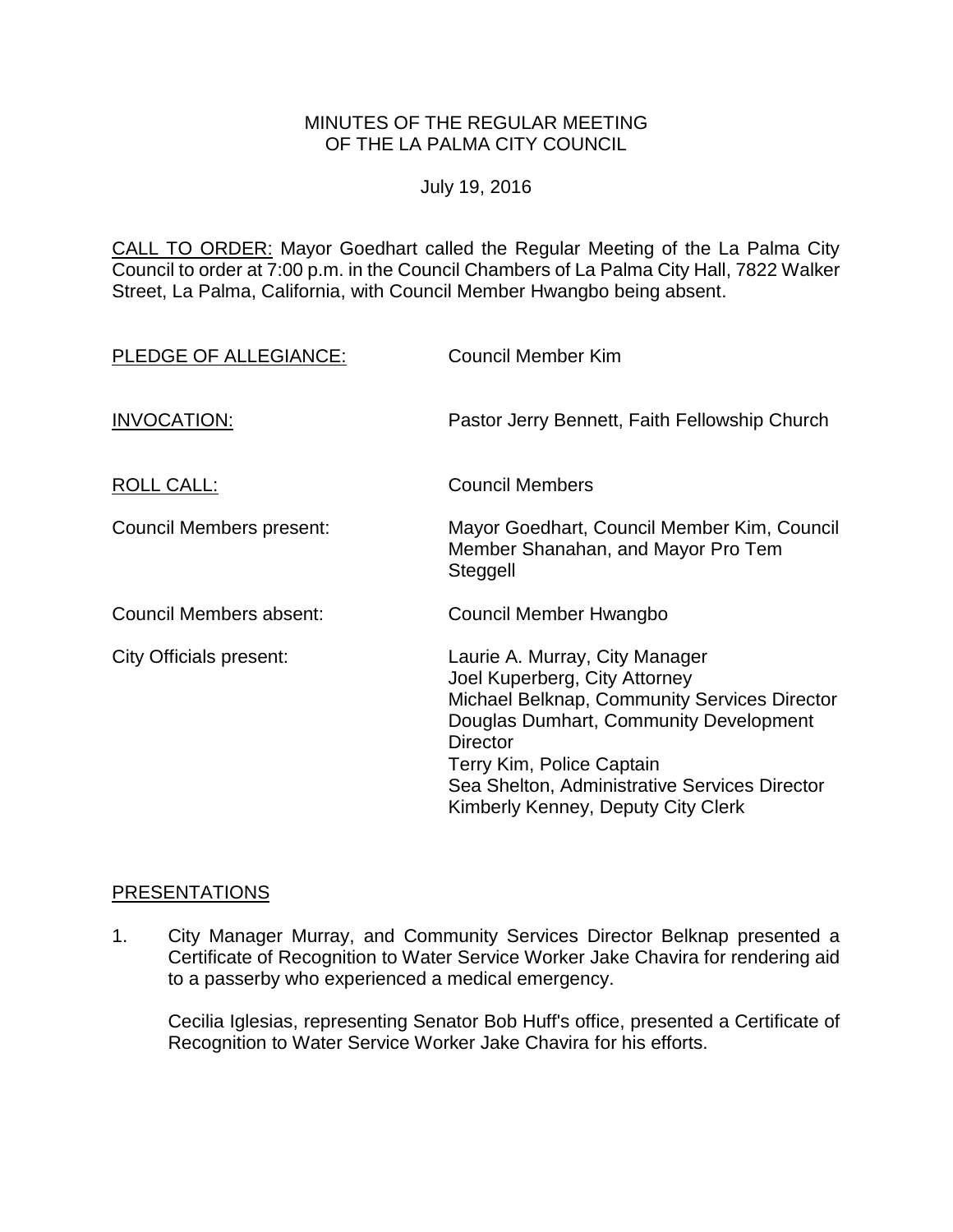#### [ORAL COMMUNICATIONS](http://lapalma.granicus.com/MediaPlayer.php?view_id=&clip_id=1025&meta_id=135115)

Terryl Weber, a La Palma resident, addressed the City Council regarding construction vehicles blocking his driveway; being issued a street sweeping ticket because he could not access his driveway; recent flat tires, which he believes are connected to the construction; the contractor not meeting requirements listed in the Conditional Use Permit; and asked for clarification on the recent curb installation for this project.

Mayor Goedhart noted that the Police Department will follow up with him on the street sweeping issue and that Community Development Director Dumhart will respond to his concerns regarding the construction site.

#### RECESS THE CITY COUNCIL AND CONVENE AS THE CITY OF LA PALMA AS [SUCCESSOR AGENCY TO THE DISSOLVED COMMUNITY DEVELOPMENT](http://lapalma.granicus.com/MediaPlayer.php?view_id=&clip_id=1025&meta_id=135118)  [COMMISSION OF THE CITY OF LA PALMA AT 7:14 P.M.](http://lapalma.granicus.com/MediaPlayer.php?view_id=&clip_id=1025&meta_id=135118)

Deputy City Clerk Kenney stated, "The City Council will now recess and convene as the Successor Agency to the Dissolved Community Development Commission of the City La Palma. Members of the La Palma City Council receive no compensation or stipend as a result of convening or participating in the Successor Agency or otherwise as serving as members of the Successor Agency."

## [CONSENT CALENDAR](http://lapalma.granicus.com/MediaPlayer.php?view_id=&clip_id=1025&meta_id=135119)

A. Approval of Successor Agency Minutes

Minutes of the July 5, 2016, Regular Meeting of the Successor Agency.

B. Approval of Register of Demands

Resolution No. SA 2016-06 approving the Successor Agency Registers of Demands for July 19, 2016.

Council Member Kim made a motion to approve Consent Calendar Items A and B.

The motion was seconded by Mayor Pro Tem Steggell and carried on the following vote:

| AYES:   | Mayor Goedhart, Council Member Kim, Council<br>Member Shanahan, and Mayor Pro Tem<br>Steggell |
|---------|-----------------------------------------------------------------------------------------------|
| NOES:   | <b>None</b>                                                                                   |
| ABSENT: | Council Member Hwangbo                                                                        |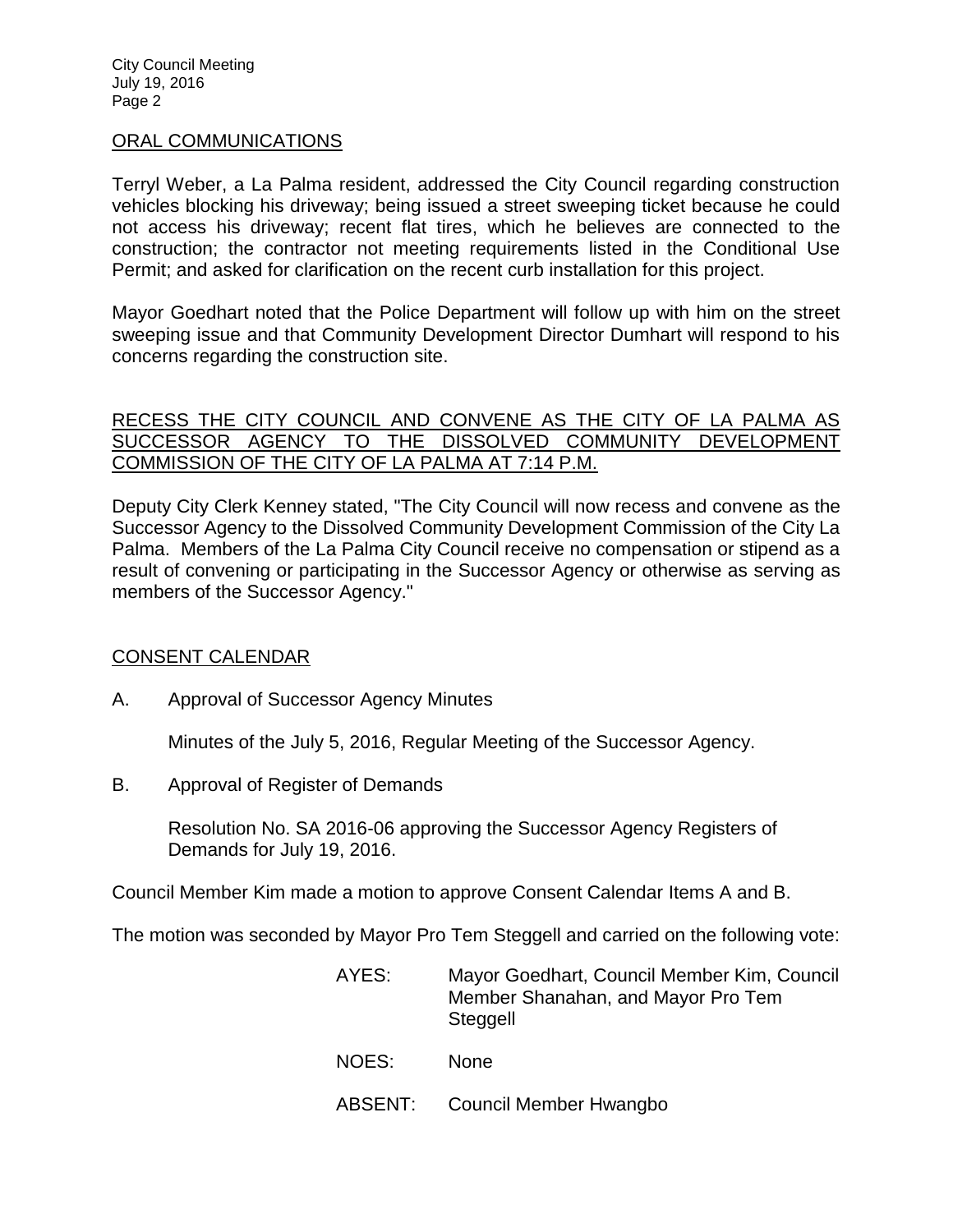City Council Meeting July 19, 2016 Page 3

#### PUBLIC HEARINGS

None Scheduled.

## REGULAR ITEMS

None Scheduled.

## ADJOURN THE CITY OF LA [PALM AS SUCCESSOR AGENCY TO THE DISSOLVED](http://lapalma.granicus.com/MediaPlayer.php?view_id=&clip_id=1025&meta_id=135124)  [COMMUNITY DEVELOPMENT COMMISSION, AND RECONVENE AS THE CITY](http://lapalma.granicus.com/MediaPlayer.php?view_id=&clip_id=1025&meta_id=135124)  [COUNCIL AT 7:15 P.M.](http://lapalma.granicus.com/MediaPlayer.php?view_id=&clip_id=1025&meta_id=135124)

## [CONSENT CALENDAR](http://lapalma.granicus.com/MediaPlayer.php?view_id=&clip_id=1025&meta_id=135126)

1. Waive the Reading of All Ordinances

Waive the reading of all Ordinances in their entirety and read by title only.

2. Approval of Council Minutes

Minutes of the July 5, 2016, Regular Meeting and the July 11, 2016, Special Meeting of the City Council.

3. Approval of Register of Demands

Resolution No. 2016-51 approving the Register of Demands for July 19, 2016.

4. Award of Contract to Midori Gardens for Park and Landscape Maintenance **Services** 

Award a contract to the low responsible bidder, Midori Gardens of Santa Ana, California, for general park and landscape maintenance services for the Civic Center, Central Park, Edison Right-of-Way, and various City facilities, and authorize the Mayor to execute the Agreement.

Council Member Kim made a motion to approve Consent Calendar Items 1 through 4.

The motion was seconded by Mayor Pro Tem Steggell and carried on the following vote: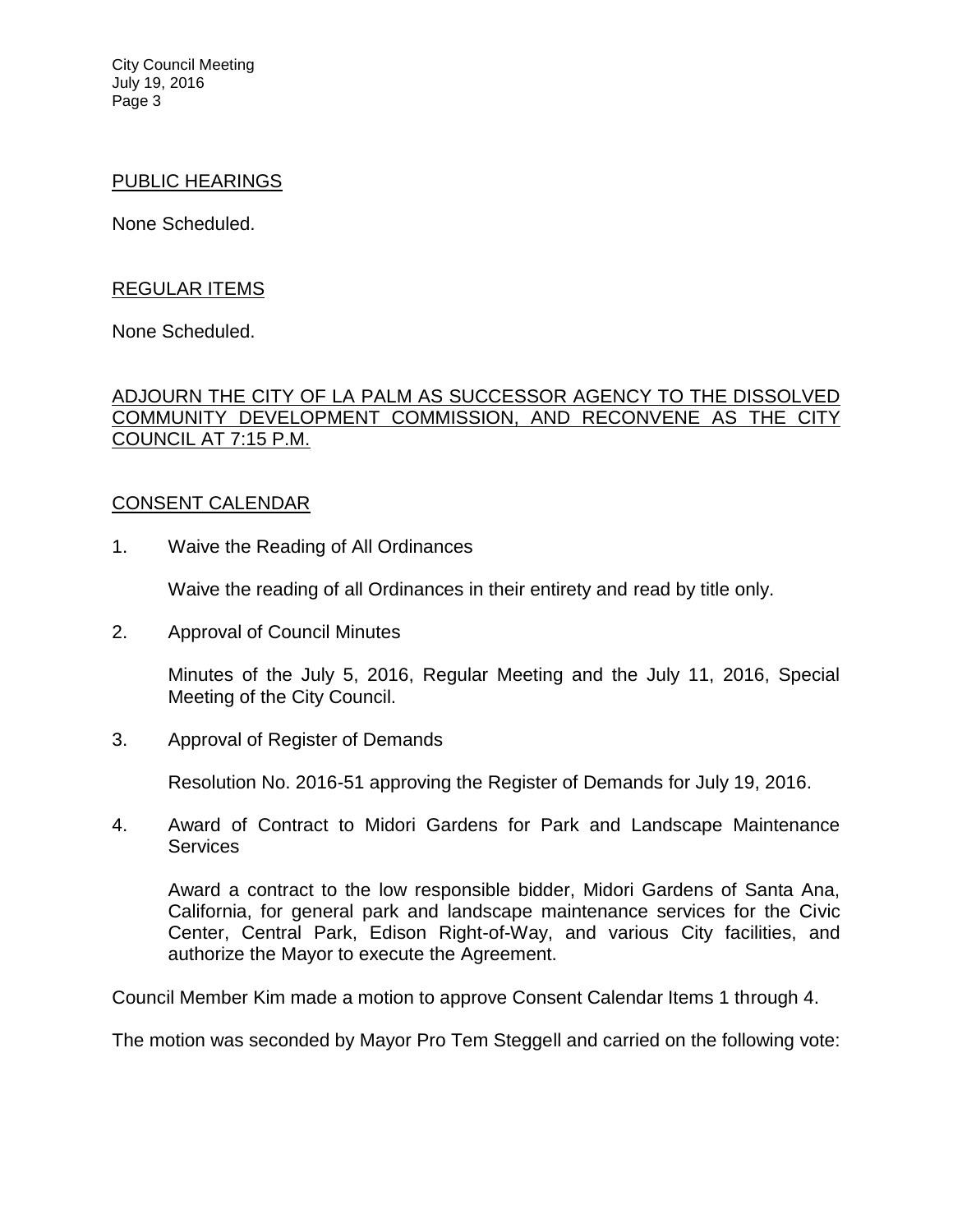| AYES:   | Mayor Goedhart, Council Member Kim, Council<br>Member Shanahan, and Mayor Pro Tem<br>Steggell |
|---------|-----------------------------------------------------------------------------------------------|
| NOES:   | <b>None</b>                                                                                   |
| ABSENT: | Council Member Hwangbo                                                                        |

## PUBLIC HEARING

- 5. [Introduction and First Reading of an Ordinance Amending Portions of Chapter 30](http://lapalma.granicus.com/MediaPlayer.php?view_id=&clip_id=1025&meta_id=135131)  [of the La Palma Municipal Code Prohibiting Smoking in City Parks and other City](http://lapalma.granicus.com/MediaPlayer.php?view_id=&clip_id=1025&meta_id=135131)  **[Facilities](http://lapalma.granicus.com/MediaPlayer.php?view_id=&clip_id=1025&meta_id=135131)** 
	- a) [Mayor Goedhart opened the](http://lapalma.granicus.com/MediaPlayer.php?view_id=&clip_id=1025&meta_id=135132) Public Hearing at 7:16 p.m.
	- b) [Community Services Director Belknap gave the](http://lapalma.granicus.com/MediaPlayer.php?view_id=&clip_id=1025&meta_id=135133) Staff Report.
	- c) [Council Comments and Questions:](http://lapalma.granicus.com/MediaPlayer.php?view_id=&clip_id=1025&meta_id=135135)

None

d) [Public Input:](http://lapalma.granicus.com/MediaPlayer.php?view_id=&clip_id=1025&meta_id=135137)

Larry Herman, a La Palma resident, addressed the City Council regarding his support for smoking bans; the American Lung Association event at a park in Buena Park to collect cigarette butts; that Buena Park adopted a smoking ban for their park, but included a caveat for a smoking area inside the park; he read into the record an article about the Governor's bill to raise the smoking age to 21; and support for the amendment to the City's existing smoking ban to include vaping and e-cigarettes.

Ravi Choudhuri, Advocacy Manager for the American Lung Association, addressed the City Council regarding his support for this endeavor; detailed the unknown health risks about e-cigarettes and vaping; that vaping and ecigarettes are targeting children; noted the increased emergency calls to Poison Control Centers by those affected from vaping; and encouraged the City Council to support and approve the amendments to the Ordinance.

Terryl Weber, addressed the City Council regarding funding for informative signage about the health risks; whether there are outside resources or grant monies that could fund the new signage regulations; and support for communicating the message.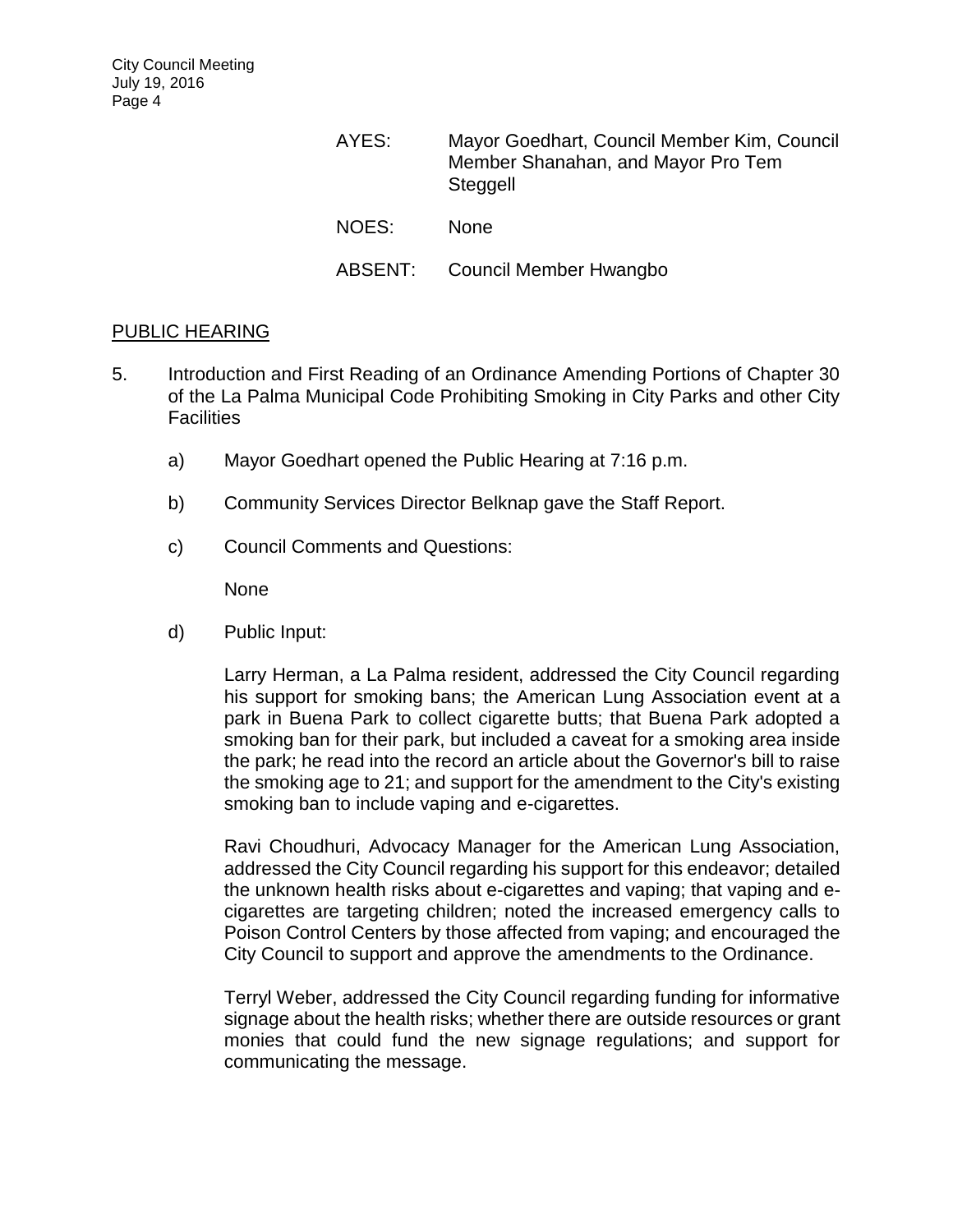Community Services Director Belknap responded that the cost of signs is minimal and that the City has set aside funds for signage; and that the public will be notified of these changes through City Communications regarding the changes in the smoking laws.

Mr. Herman thanked Council Member Shanahan for notifying him that this items was on this agenda.

Council Comments and Questions:

Discussion ensued regarding the proposed legalization of marijuana; whether this Ordinance address marijuana smoking; that this amendment is specific to tobacco products; and how to address marijuana smoking in this Ordinance.

City Attorney Kuperberg responded that the initiative on the ballot regarding marijuana use would permit the use of marijuana at private residences and has some of the same restrictions as alcohol regarding use of the products in public places; and that the City Council would need to ensure this Ordinance accommodates the language to address all types of smoking issues.

- e) Mayor Goedhart closed the [Public Hearing at 7:30 p.m.](http://lapalma.granicus.com/MediaPlayer.php?view_id=&clip_id=1025&meta_id=135146)
- g) Introduce and order the first reading of Ordinance amending portions of the Chapter 30 of the La Palma Municipal Code Prohibiting Smoking in City parks and other City facilities.

Council Member Shanahan made a motion to introduce and order the first reading of Ordinance amending portions of the Chapter 30 of the La Palma Municipal Code Prohibiting Smoking in City parks and other City facilities.

The motion was seconded by Council Member Kim and carried on the following vote:

| AYES:   | Mayor Goedhart, Council Member Kim, Council<br>Member Shanahan, and Mayor Pro Tem<br>Steggell |
|---------|-----------------------------------------------------------------------------------------------|
| NOES:   | <b>None</b>                                                                                   |
| ABSENT: | Council Member Hwangbo                                                                        |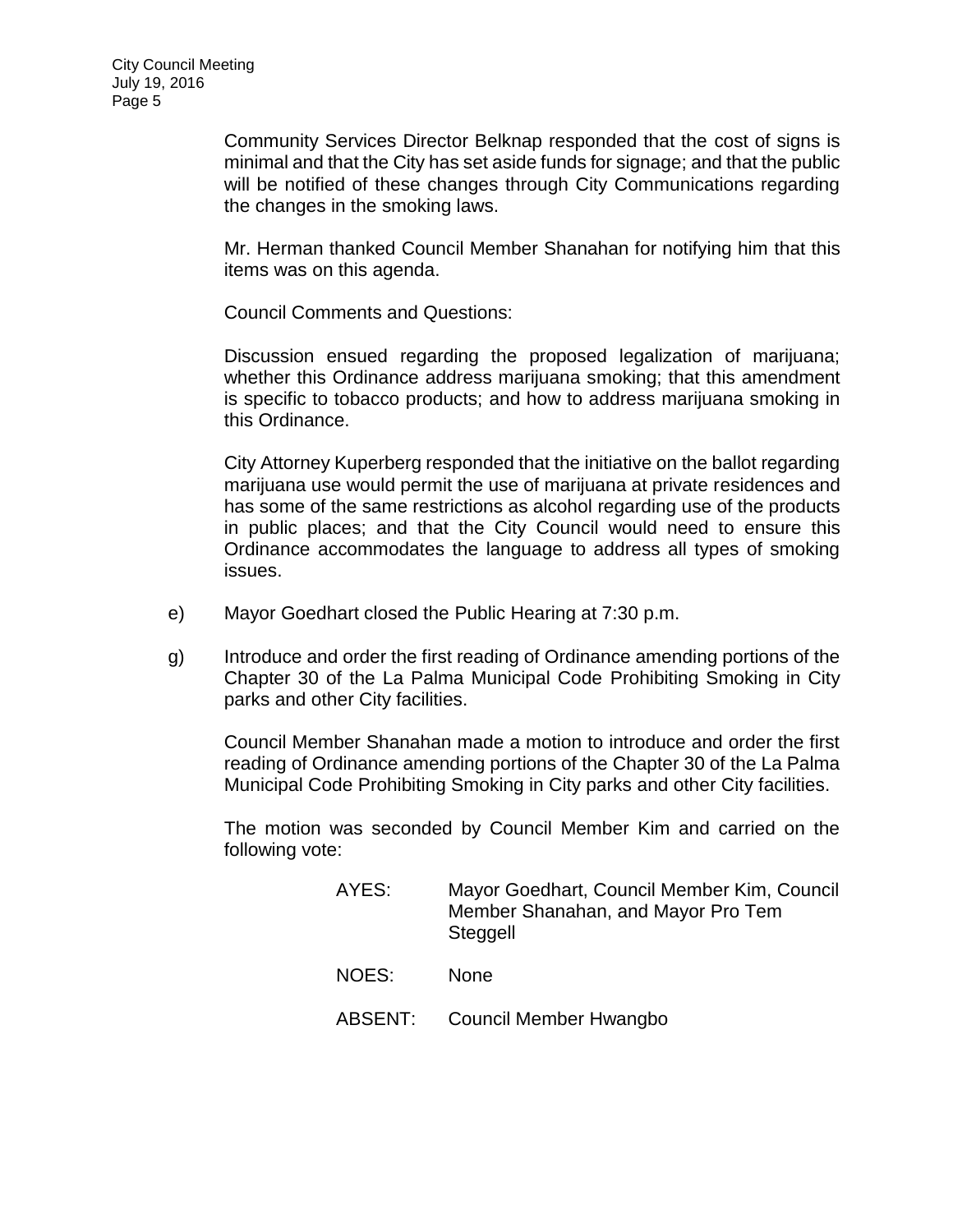City Council Meeting July 19, 2016 Page 6

#### REGULAR ITEMS

6. [Approval of Subdivision Improvement Agreement, for Tentative Tract Map 17828](http://lapalma.granicus.com/MediaPlayer.php?view_id=&clip_id=1025&meta_id=135151)  [Located at 7601 and 7621 Walker Street \(Walker Street 7, LLC\)](http://lapalma.granicus.com/MediaPlayer.php?view_id=&clip_id=1025&meta_id=135151)

Community Development Director Dumhart gave the Staff Report.

Public Input:

Wally Zimmerman, a La Palma resident, addressed the City Council regarding who is responsible for conducting follow up to ensure the requirements and restrictions are met by the developer.

Community Development Director Dumhart responded that the conditions of approval are monitored and enforced by the Community Development Department's Code Enforcement Officer, Building Inspector, Building Officials, and himself; that the Public Works Inspector and City Engineer conduct inspections for all public improvements and infrastructure projects; and that City resources are used to monitor projects and respond to complaints that are received.

Council Member Kim made a motion to adopt Resolution No. 2016-52 approving the Subdivision Improvement Agreement, for Tentative Tract Map 17828 Located at 7601 and 7621 Walker Street (Walker Street 7, LLC).

The motion was seconded by Council Member Shanahan and carried on the following vote:

- AYES: Mayor Goedhart, Council Member Kim, Council Member Shanahan, and Mayor Pro Tem Steggell
- NOES: None
- ABSENT: Council Member Hwangbo

## [COUNCILMEMBER AB1234 REPORTS, REPORTS FROM CITY-AFFILIATED](http://lapalma.granicus.com/MediaPlayer.php?view_id=&clip_id=1025&meta_id=135157)  [COMMITTEES, AND COUNCIL REMARKS](http://lapalma.granicus.com/MediaPlayer.php?view_id=&clip_id=1025&meta_id=135157)

**Council Member Shanahan** had nothing to report.

**Mayor Pro Tem Steggell** had nothing to report.

**Council Member Kim** attended the July 9 Concert in the Park, the Orange County Sanitation District (OCSD) Legislative and Public Affairs committee meeting; the OCSD